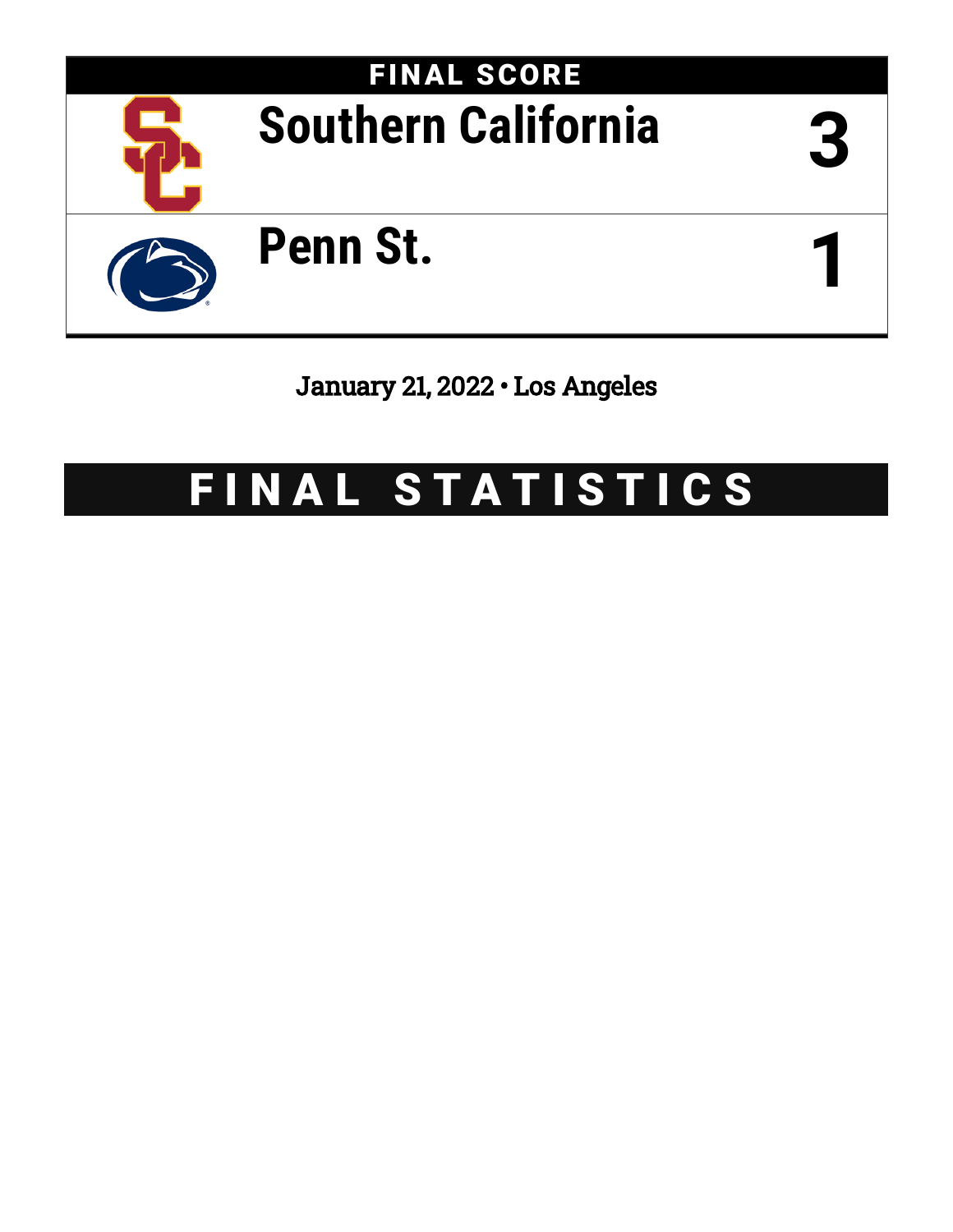#### **Official Volleyball Box Score (Final) Southern California vs Penn St. January 21, 2022 at Los Angeles**



#### **Southern California -- 3**

|                | <b>JUULIIEIII UAIIIUIIIIA -- J</b> |   |               |                |               |                   |                |                |           |                |                |    |                |              |            |            |
|----------------|------------------------------------|---|---------------|----------------|---------------|-------------------|----------------|----------------|-----------|----------------|----------------|----|----------------|--------------|------------|------------|
|                |                                    |   |               |                | <b>Attack</b> |                   |                | <b>Serve</b>   |           |                |                |    | <b>Block</b>   |              |            |            |
| ##             | <b>Southern California</b>         | S | Κ             | Е              | ΤА            | <b>Pct</b>        | Ast            | <b>SA</b>      | <b>SE</b> | <b>RE</b>      | Dig            | BS | <b>BA</b>      | <b>BE</b>    | <b>BHE</b> | <b>Pts</b> |
| 24             | Gallas.Simon                       | 4 | 30            | $\overline{2}$ | 48            | .583              | 0              | 0              | 5         |                | 6              |    | $\overline{2}$ |              | 0          | 31         |
| $\overline{7}$ | Kobrine, Sam                       | 4 | 11            | 5              | 25            | .240              | $\overline{2}$ | $\mathbf{2}$   | 5         |                | 5              | O. |                | $\mathbf{0}$ | 0          | 13.5       |
|                | Browning, Brandon                  | 4 | 5             | 3              | 13            | 154               | 0              | 0              |           | ົ              | 5              |    |                |              | 0          | 5.5        |
| 18             | Schroeder, Liam                    | 4 | 5             | $\overline{2}$ | 14            | .214              | $\overline{0}$ | $\overline{2}$ | 3         | $\mathbf{0}$   | $\overline{2}$ | 0  | 3              | $\mathbf{0}$ | 0          | 8.5        |
| 19             | Frassrand, Lucas                   | 4 | 4             | 0              | 6             | .667              |                |                | 3         | 0              | 4              |    | 4              |              | 0          |            |
| 6              | Hall.Chris                         | 4 | $\mathcal{P}$ | $\mathbf{0}$   | 4             | .500              | 47             |                | 3         | 0              | 9              |    | 3              |              |            | 4.5        |
| 2              | Stuard, Austin                     | 4 | 0             | 0              | $\Omega$      | .000              | $\Omega$       | 0              |           | $\mathbf{0}$   | $\overline{2}$ |    | $\Omega$       | 0            | 0          | 0          |
| 3              | Paxson, Cole                       | 4 | 0             | 0              | 0             | .000 <sub>1</sub> | 3 <sup>1</sup> | 0              | 0         | $\overline{2}$ | $\overline{ }$ |    | $\mathbf 0$    | 0            | 0          | 0          |
| 8              | Paulson, Kyle                      | ◠ | 0             | 0              | $\Omega$      | .000              | 0              | 0              | n         | 0              | 0              |    | $\Omega$       | 0            | 0          | 0          |
| 14             | Hobus, Luke                        |   | $\Omega$      | 0              | $\Omega$      | .000 <sub>1</sub> | 0              | 0              | 0         | 0              | 0              |    | $\mathbf 0$    | 0            | 0          | 0          |
| 21             | Flood, Adam                        |   | 0             | 0              | 2             | .000              |                | 0              | 0         | 0              | $\mathbf{0}$   |    | $\Omega$       | 0            | 0          | 0          |
|                | Totals                             | 4 | 57            | 12             | 112           | .402              | 54             | 6              | 21        | 5              | 40             |    | 14             | 2            |            | 70         |

#### **TOTAL TEAM BLOCKS: 7 SIDEOUT PCT: 77% POINT SCORING PCT: 32%**

| <b>Team Attack By Set</b> |    |   |    |      |  |  |  |  |
|---------------------------|----|---|----|------|--|--|--|--|
| Set                       |    | F | TA | Pct  |  |  |  |  |
| -1                        | 13 |   | 23 | .391 |  |  |  |  |
| 2                         | 16 |   | 30 | .400 |  |  |  |  |
| 3                         | 14 | 2 | 30 | .400 |  |  |  |  |
|                           | 14 | 2 | 29 | 414  |  |  |  |  |

|    |      | <b>GAME SCORES</b>      |    |    |    |    |
|----|------|-------------------------|----|----|----|----|
| ТA | Pct  | Southern California (3) | 25 | 25 | 23 | 25 |
| 23 | .391 | Penn St. (1)            | 22 | 23 | 25 | 16 |
| 30 | .400 |                         |    |    |    |    |
| 30 | .400 |                         |    |    |    |    |
| 29 | .414 |                         |    |    |    |    |

#### **Penn St. -- 1**

|    | .                |   |    |               |               |          |                |              |                |    |                |          |              |    |            |                |
|----|------------------|---|----|---------------|---------------|----------|----------------|--------------|----------------|----|----------------|----------|--------------|----|------------|----------------|
|    |                  |   |    |               | <b>Attack</b> |          |                | <b>Serve</b> |                |    |                |          | <b>Block</b> |    |            |                |
| ## | Penn St.         | s | Κ  | Е             | TA            | Pct      | Ast            | SA           | <b>SE</b>      | RE | <b>Dig</b>     | BS       | <b>BA</b>    | BE | <b>BHE</b> | <b>Pts</b>     |
| 19 | Fisher, Cal      | 4 | 20 | 5             | 46            | .326     | 0              |              | 3              | 0  | 10 I           |          |              | O. | 0          | 21.5           |
| 12 | Wildman, Brett   | 4 | 11 | 5             | 23            | .261     | $\Omega$       |              | $\overline{2}$ | 2  | 6              | 0        | 0            |    | 0          | 12             |
| 14 | Marsh, Sam       | 4 | 8  | 2             | 12            | .500     | 0 <sub>1</sub> |              | 5 <sup>1</sup> | 0  | $\overline{2}$ |          |              |    | 0          | 8.5            |
| 4  | Valenzi, Michael | 4 | 4  | $\mathcal{P}$ | 11            | .182     | $\Omega$       |              |                |    | $\overline{2}$ | $\Omega$ | $\Omega$     | 0  | 0          | 4              |
| 18 | Ezeonu, Toby     | 4 | 4  |               | 9             | .333     | 0              |              | 3              | 0  | 0              | U        |              | 0  | 0          | 4.5            |
| 6  | Bogner, Cole     | 4 |    |               | 2             | $-0.500$ | 44             |              | $\Omega$       | 0  | 8              | 2        |              | 0  | 0          | 3.5            |
| 8  | Kowal, Michal    | 4 | U  |               | 5             | $-0.200$ |                | ົ            | $\sim$         | 3  | 3              |          | 0            | 0  | 0          | $\overline{2}$ |
| 9  | Kerr, John       | 3 | 0  | $\Omega$      | $\Omega$      | .000     | 0              | <sup>n</sup> | $\Omega$       | 0  | 0              | $\Omega$ | 0            | 0  | 0          | $\mathbf 0$    |
| 10 | Hartke, Gabe     | 4 | 0  | $\Omega$      | 0             | .000     | 0              |              |                | 0  | 0              |          | $\Omega$     | 0  | 0          | 0              |
| 20 | Bantle, Will     | 4 | 0  | $\Omega$      | $\Omega$      | .000     | 2 <sub>1</sub> | $\Omega$     | 0              | 0  | 6              | $\Omega$ | $\mathbf 0$  | 0  | 0          | 0              |
|    | Totals           | 4 | 47 | 17            | 108           | .278     | 47             | 5            | 17             | 6  | 37             | 2        |              | 2  | 0          | 56             |

#### **TOTAL TEAM BLOCKS: 4 SIDEOUT PCT: 68% POINT SCORING PCT: 23%**

#### **Team Attack By Set**

| .   |    |   |    |      |
|-----|----|---|----|------|
| Set |    | F | TA | Pct  |
|     | 10 | 5 | 24 | .208 |
| 2   | 12 |   | 26 | .308 |
| 3   | 15 |   | 27 | .519 |
|     | 10 |   | 31 | .097 |

Site: Pauley Pavilion (Los Angeles) Date:01/21/2022 - Attendance: 0 - Time: 2:05 Referees: Tom Ulibarri; Troy Gravett; Matthew Levoe; Heather Pickett;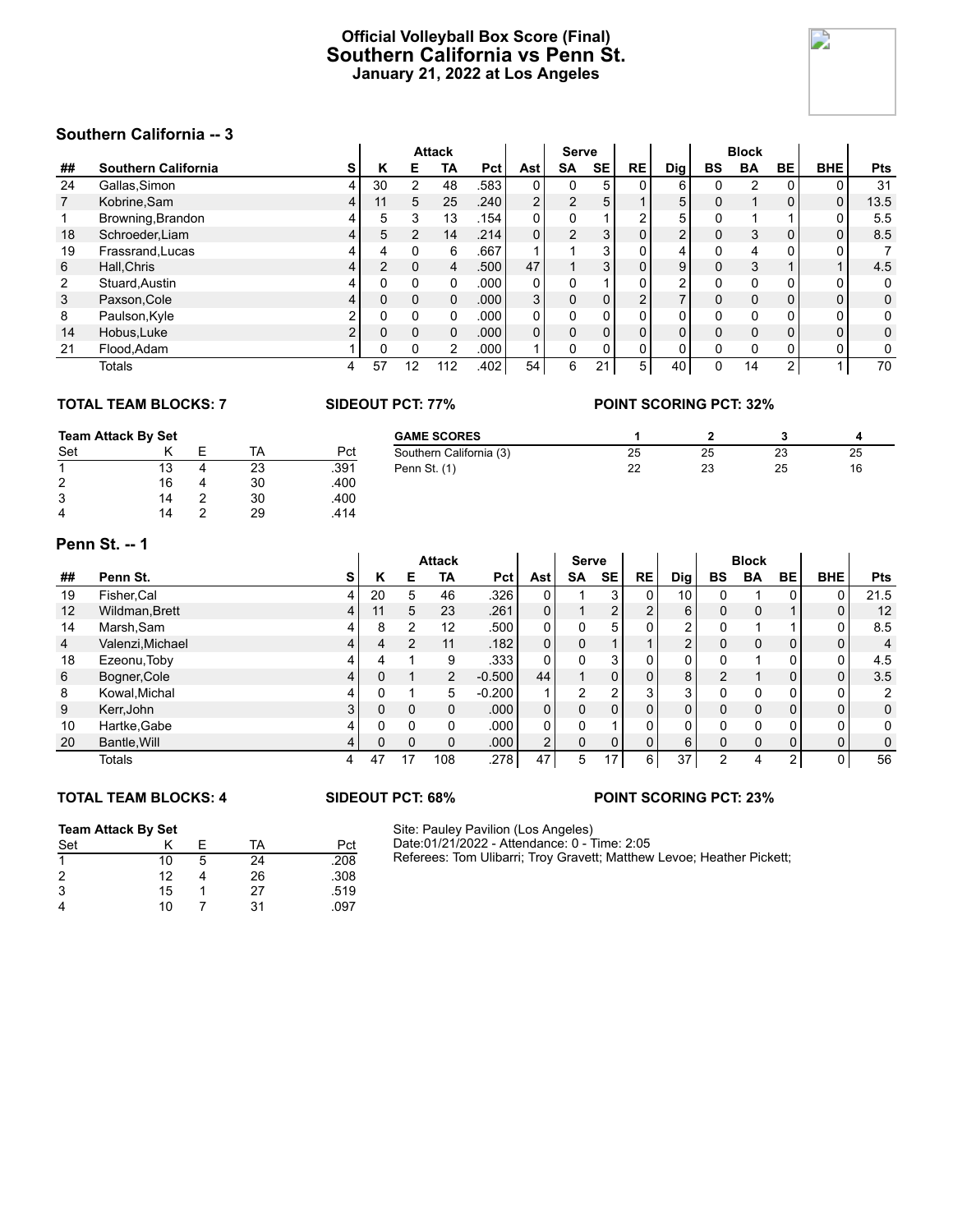#### **Penn State vs. USC Play-by-Play Summary (1st set)**



| Score     | Plays: Set 1                                                                                                                                  | Serve | Point |
|-----------|-----------------------------------------------------------------------------------------------------------------------------------------------|-------|-------|
|           | Penn St. starters: Valenzi, Michael; Bogner, Cole; Wildman, Brett; Marsh, Sam; Ezeonu, Toby; Fisher, Cal;<br>Bantle, Will                     |       |       |
|           | Southern California starters: Browning, Brandon; Paxson, Cole; Hall, Chris; Kobrine, Sam; Schroeder, Liam;<br>Frassrand, Lucas; Gallas, Simon |       |       |
| $0 - 1$   | [Serve: Frassrand, Lucas] Service error.                                                                                                      | S:SOU | P:PEN |
| $1 - 1$   | [Serve: Fisher, Cal] Kill by Schroeder, Liam (assist from Hall, Chris).                                                                       | S:PEN | P:SOU |
| $1 - 2$   | [Serve: Hall, Chris] Kill by Valenzi, Michael (assist from Bogner, Cole).                                                                     | S:SOU | P:PEN |
| $2 - 2$   | [Serve: Valenzi, Michael] Kill by Gallas, Simon (assist from Hall, Chris).                                                                    | S:PEN | P:SOU |
| $2 - 3$   | [Serve: Kobrine, Sam] Service error.                                                                                                          | S:SOU | P:PEN |
| $3 - 3$   | [Serve: Marsh, Sam] Service error.                                                                                                            | S:PEN | P:SOU |
| $3 - 4$   | [Serve: Schroeder, Liam] Service error.                                                                                                       | S:SOU | P:PEN |
| $4 - 4$   | [Serve: Bogner, Cole] Kill by Browning, Brandon (assist from Hall, Chris).                                                                    | S:PEN | P:SOU |
| $5-4$     | [Serve: Gallas, Simon] Kill by Kobrine, Sam (assist from Paxson, Cole).                                                                       | S:SOU | P:SOU |
| $5-5$     | [Serve: Gallas, Simon] Service error.                                                                                                         | S:SOU | P:PEN |
| $5-6$     | [Serve: Wildman, Brett] Service ace by Wildman, Brett (Reception Error: Kobrine, Sam).                                                        | S:PEN | P:PEN |
| $6-6$     | [Serve: Wildman, Brett] Kill by Kobrine, Sam (assist from Hall, Chris).                                                                       | S:PEN | P:SOU |
| $6 - 7$   | [Serve: Browning, Brandon] Kill by Fisher, Cal (assist from Bogner, Cole).                                                                    | S:SOU | P:PEN |
| $7 - 7$   | [Serve: Ezeonu, Toby] Kill by Frassrand, Lucas (assist from Hall, Chris) - Block error by Marsh, Sam.                                         | S:PEN | P:SOU |
| $8 - 7$   | [Serve: Frassrand, Lucas] Attack error by Wildman, Brett.                                                                                     | S:SOU | P:SOU |
| $9 - 7$   | [Serve: Frassrand, Lucas] Attack error by Marsh, Sam.                                                                                         | S:SOU | P:SOU |
| $9 - 8$   | [Serve: Frassrand, Lucas] Kill by Fisher, Cal (assist from Bogner, Cole).                                                                     | S:SOU | P:PEN |
| $10 - 8$  | [Serve: Fisher, Cal] Service error.                                                                                                           | S:PEN | P:SOU |
| $10-9$    | [Serve: Hall, Chris] Kill by Wildman, Brett (assist from Bogner, Cole).                                                                       | S:SOU | P:PEN |
| $11 - 9$  | [Serve: Valenzi, Michael] Service error.                                                                                                      | S:PEN | P:SOU |
| $11 - 10$ | [Serve: Kobrine, Sam] Attack error by Browning, Brandon.                                                                                      | S:SOU | P:PEN |
| $11 - 11$ | [Serve: Marsh, Sam] Kill by Wildman, Brett (assist from Bogner, Cole).                                                                        | S:PEN | P:PEN |
| $12 - 11$ | [Serve: Marsh, Sam] Service error.                                                                                                            | S:PEN | P:SOU |
| $12 - 12$ | [Serve: Schroeder, Liam] Kill by Ezeonu, Toby (assist from Bogner, Cole).                                                                     | S:SOU | P:PEN |
| $13 - 12$ | [Serve: Bogner, Cole] Kill by Gallas, Simon (assist from Hall, Chris).                                                                        | S:PEN | P:SOU |
| $13 - 13$ | [Serve: Gallas, Simon] Kill by Ezeonu, Toby (assist from Bogner, Cole).                                                                       | S:SOU | P:PEN |
| $14 - 13$ | [Serve: Wildman, Brett] Attack error by Fisher, Cal.                                                                                          | S:PEN | P:SOU |
| $14 - 14$ | [Serve: Browning, Brandon] Attack error by Kobrine, Sam.                                                                                      | S:SOU | P:PEN |
| $15 - 14$ | [Serve: Ezeonu, Toby] Service error.                                                                                                          | S:PEN | P:SOU |
|           | Media Timeout.                                                                                                                                | S:PEN |       |
| $15 - 15$ | [Serve: Frassrand, Lucas] Kill by Marsh, Sam (assist from Bogner, Cole).                                                                      | S:SOU | P:PEN |
| $16 - 15$ | [Serve: Fisher, Cal] Block Assist by Hall, Chris; Schroeder, Liam (Attack error by Valenzi, Michael).                                         | S:PEN | P:SOU |
| $16 - 16$ | [Serve: Hall, Chris] Block Solo by Bogner, Cole (Attack error by Kobrine, Sam).                                                               | S:SOU | P:PEN |
|           | PEN sub in: Kerr, John.                                                                                                                       |       |       |
| $17 - 16$ | [Serve: Valenzi, Michael] Kill by Kobrine, Sam (assist from Hall, Chris).                                                                     | S:PEN | P:SOU |
| $17 - 17$ | [Serve: Kobrine, Sam] Service error.                                                                                                          | S:SOU | P:PEN |
|           | PEN sub in: Hartke, Gabe.                                                                                                                     |       |       |
| $18 - 17$ | [Serve: Hartke, Gabe] Service error.                                                                                                          | S:PEN | P:SOU |
|           | SOU sub in: Stuard, Austin.                                                                                                                   |       |       |
| $18-18$   | [Serve: Stuard, Austin] Service error.                                                                                                        | S:SOU | P:PEN |
| 19-18     | [Serve: Bogner, Cole] Kill by Gallas, Simon (assist from Hall, Chris).                                                                        | S:PEN | P:SOU |
| 19-19     | [Serve: Gallas, Simon] Attack error by Kobrine, Sam.                                                                                          | S:SOU | P:PEN |
| $20-19$   | [Serve: Wildman, Brett] Kill by Browning, Brandon (assist from Hall, Chris).                                                                  | S:PEN | P:SOU |
|           | SOU sub in: Hobus, Luke.                                                                                                                      |       |       |
| 20-20     | [Serve: Browning, Brandon] Kill by Wildman, Brett (assist from Bogner, Cole).                                                                 | S:SOU | P:PEN |
|           | PEN sub in: Kowal, Michal.                                                                                                                    |       |       |
| $21 - 20$ | [Serve: Kowal, Michal] Service error.                                                                                                         | S:PEN | P:SOU |
| $21 - 21$ | [Serve: Frassrand, Lucas] Kill by Marsh, Sam (assist from Bogner, Cole).                                                                      | S:SOU | P:PEN |
| $22 - 21$ | [Serve: Fisher, Cal] Kill by Kobrine, Sam (assist from Hall, Chris).                                                                          | S:PEN | P:SOU |
| 22-22     | [Serve: Hall, Chris] Service error.                                                                                                           | S:SOU | P:PEN |
| 23-22     | [Serve: Valenzi, Michael] Kill by Schroeder, Liam (assist from Hall, Chris).                                                                  | S:PEN | P:SOU |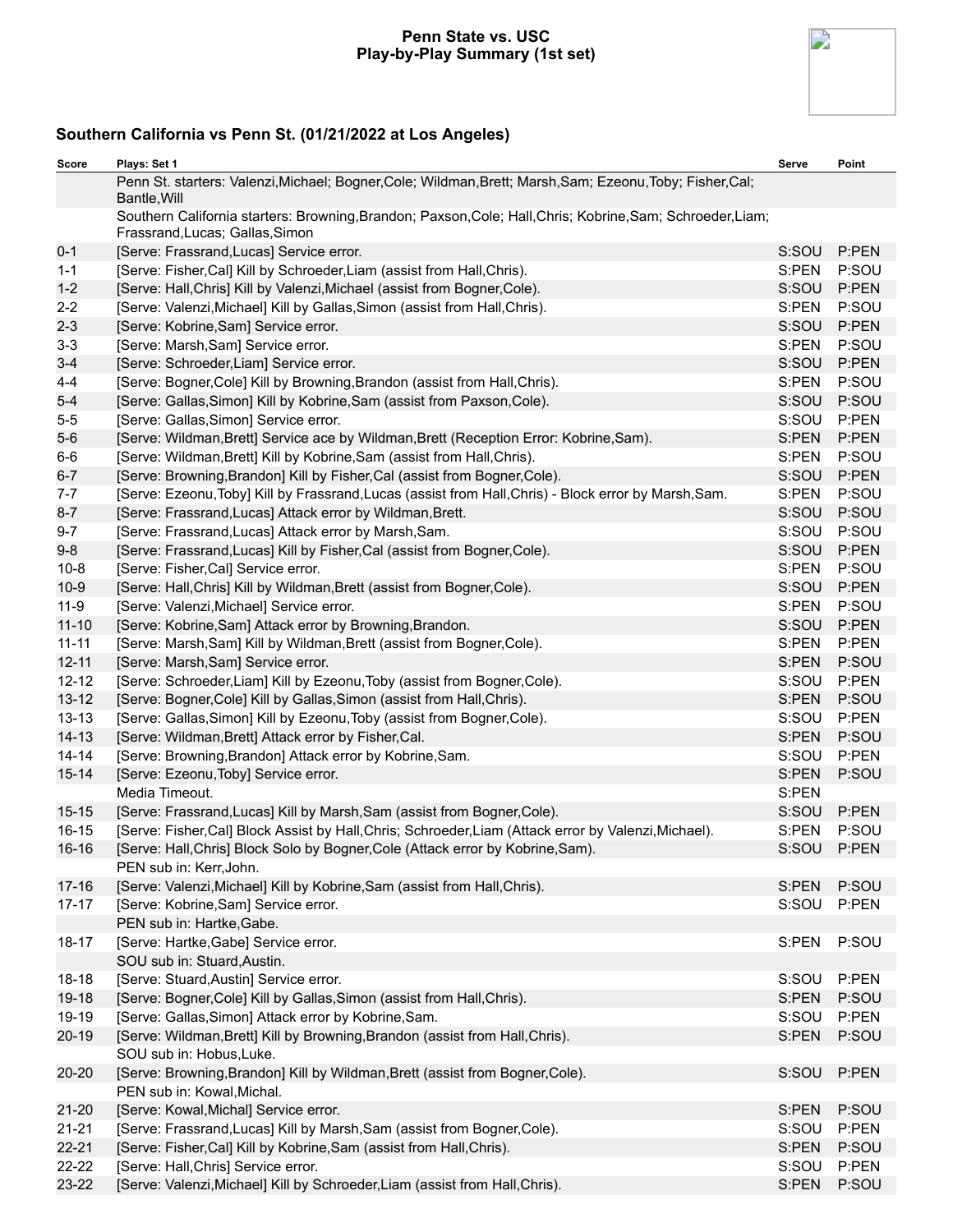| Score     | Plays: Set 1                                                                         | Serve       | Point |
|-----------|--------------------------------------------------------------------------------------|-------------|-------|
| $24 - 22$ | [Serve: Kobrine, Sam] Kill by Gallas, Simon (assist from Hall, Chris). -- SET POINT. | S:SOU P:SOU |       |
|           | Timeout by Penn St                                                                   | S:SOU       |       |
| $25 - 22$ | [Serve: Kobrine, Sam] Attack error by Wildman, Brett. -- SET SOUTHERN CALIFORNIA.    | S:SOU P:SOU |       |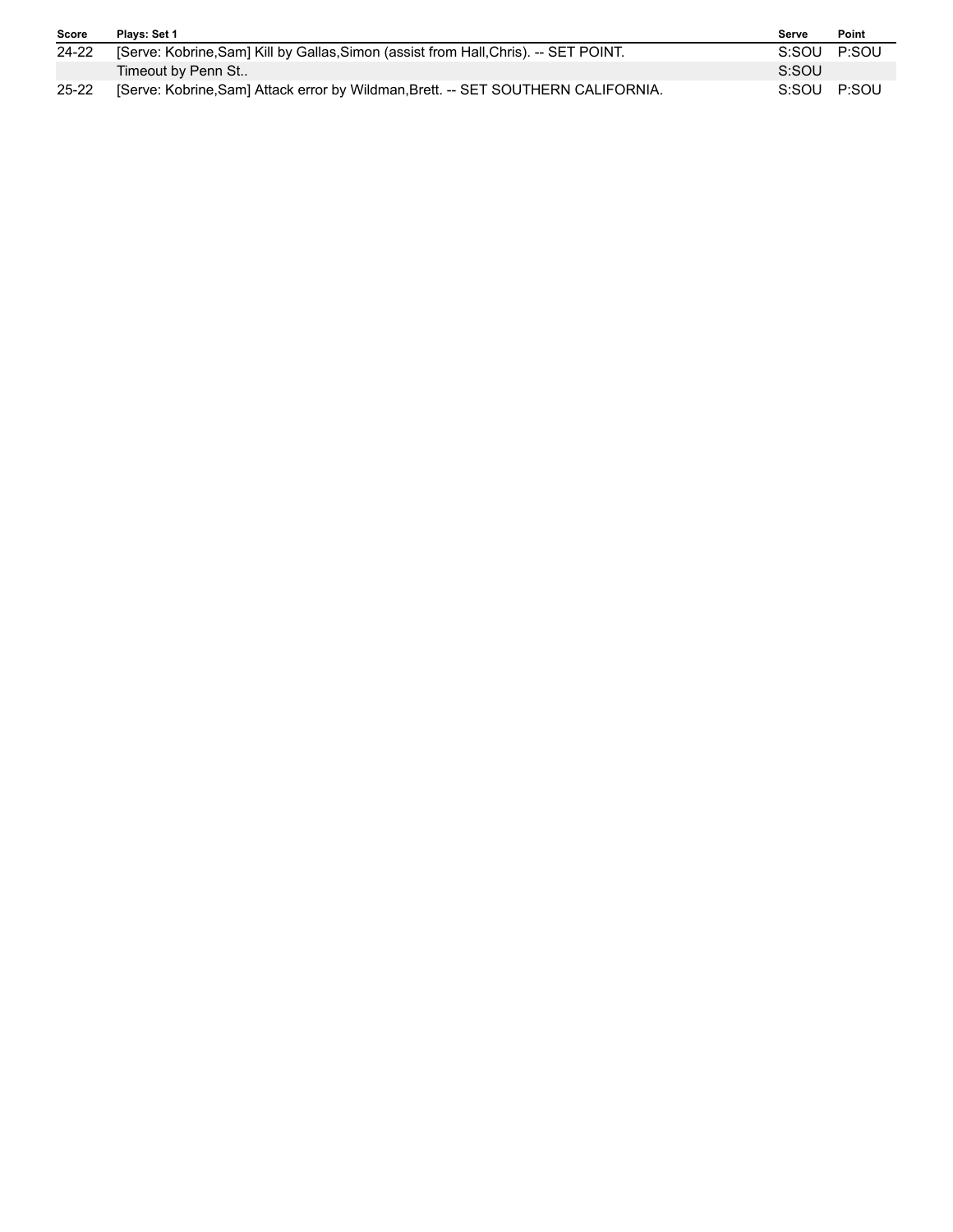#### **Penn State vs. USC Play-by-Play Summary (2nd set)**



| Score     | Plays: Set 2                                                                                                                                  | Serve | Point |
|-----------|-----------------------------------------------------------------------------------------------------------------------------------------------|-------|-------|
|           | Penn St. starters: Valenzi, Michael; Bogner, Cole; Wildman, Brett; Marsh, Sam; Ezeonu, Toby; Fisher, Cal;<br>Bantle, Will                     |       |       |
|           | Southern California starters: Browning, Brandon; Paxson, Cole; Hall, Chris; Kobrine, Sam; Schroeder, Liam;<br>Frassrand, Lucas; Gallas, Simon |       |       |
| $0 - 1$   | [Serve: Fisher, Cal] Block Solo by Bogner, Cole (Attack error by Kobrine, Sam).                                                               | S:PEN | P:PEN |
| $0 - 2$   | [Serve: Fisher, Cal] Kill by Valenzi, Michael (assist from Bogner, Cole).                                                                     | S:PEN | P:PEN |
| $1 - 2$   | [Serve: Fisher, Cal] Kill by Gallas, Simon (assist from Hall, Chris).                                                                         | S:PEN | P:SOU |
| $1 - 3$   | [Serve: Hall, Chris] Service error.                                                                                                           | S:SOU | P:PEN |
| $2 - 3$   | [Serve: Valenzi, Michael] Kill by Gallas, Simon (assist from Hall, Chris).                                                                    | S:PEN | P:SOU |
| $2 - 4$   | [Serve: Kobrine, Sam] Kill by Marsh, Sam (assist from Bogner, Cole).                                                                          | S:SOU | P:PEN |
| $2 - 5$   | [Serve: Marsh, Sam] Attack error by Schroeder, Liam.                                                                                          | S:PEN | P:PEN |
| $3-5$     | [Serve: Marsh, Sam] Kill by Schroeder, Liam (assist from Hall, Chris).                                                                        | S:PEN | P:SOU |
| $3-6$     | [Serve: Schroeder, Liam] Kill by Fisher, Cal (assist from Bogner, Cole).                                                                      | S:SOU | P:PEN |
| $3 - 7$   | [Serve: Bogner, Cole] Service ace by Bogner, Cole (Reception Error: Paxson, Cole).                                                            | S:PEN | P:PEN |
| $4 - 7$   | [Serve: Bogner, Cole] Kill by Gallas, Simon (assist from Hall, Chris).                                                                        | S:PEN | P:SOU |
| $5 - 7$   | [Serve: Gallas, Simon] Kill by Gallas, Simon (assist from Hall, Chris).                                                                       | S:SOU | P:SOU |
| $5-8$     | [Serve: Gallas, Simon] Kill by Fisher, Cal (assist from Bogner, Cole).                                                                        | S:SOU | P:PEN |
| $6-8$     | [Serve: Wildman, Brett] Service error.                                                                                                        | S:PEN | P:SOU |
| $6-9$     | [Serve: Browning, Brandon] Kill by Fisher, Cal (assist from Bogner, Cole).                                                                    | S:SOU | P:PEN |
| $7-9$     | [Serve: Ezeonu, Toby] Kill by Kobrine, Sam (assist from Hall, Chris).                                                                         | S:PEN | P:SOU |
| $7 - 10$  | [Serve: Frassrand, Lucas] Kill by Fisher, Cal (assist from Bogner, Cole).                                                                     | S:SOU | P:PEN |
| $8 - 10$  | [Serve: Fisher, Cal] Kill by Gallas, Simon (assist from Hall, Chris).                                                                         | S:PEN | P:SOU |
| $9 - 10$  | [Serve: Hall, Chris] Block Assist by Gallas, Simon; Schroeder, Liam (Attack error by Valenzi, Michael).                                       | S:SOU | P:SOU |
| $10 - 10$ | [Serve: Hall, Chris] Kill by Gallas, Simon (assist from Hall, Chris).                                                                         | S:SOU | P:SOU |
| $10 - 11$ | [Serve: Hall, Chris] Service error.                                                                                                           | S:SOU | P:PEN |
| $11 - 11$ | [Serve: Valenzi, Michael] Kill by Gallas, Simon (assist from Hall, Chris).                                                                    | S:PEN | P:SOU |
| $11 - 12$ | [Serve: Kobrine, Sam] Service error.                                                                                                          | S:SOU | P:PEN |
| $12 - 12$ | [Serve: Marsh, Sam] Service error.                                                                                                            | S:PEN | P:SOU |
| $12 - 13$ | [Serve: Schroeder, Liam] Attack error by Gallas, Simon.                                                                                       | S:SOU | P:PEN |
| $13 - 13$ | [Serve: Bogner, Cole] Kill by Frassrand, Lucas (assist from Hall, Chris).                                                                     | S:PEN | P:SOU |
| $14 - 13$ | [Serve: Gallas, Simon] Block Assist by Frassrand, Lucas; Hall, Chris (Attack error by Fisher, Cal).                                           | S:SOU | P:SOU |
| 15-13     | [Serve: Gallas, Simon] Block Assist by Frassrand, Lucas; Hall, Chris (Attack error by Fisher, Cal).                                           | S:SOU | P:SOU |
|           | Media Timeout.                                                                                                                                | S:SOU |       |
| $15 - 14$ | [Serve: Gallas, Simon] Service error.                                                                                                         | S:SOU | P:PEN |
| $15 - 15$ | [Serve: Wildman, Brett] Attack error by Browning, Brandon.                                                                                    | S:PEN | P:PEN |
| $15 - 16$ | [Serve: Wildman, Brett] Kill by Wildman, Brett (assist from Bogner, Cole).                                                                    | S:PEN | P:PEN |
|           | Timeout by Southern California.                                                                                                               | S:PEN |       |
| $16 - 16$ | [Serve: Wildman, Brett] Kill by Frassrand, Lucas (assist from Hall, Chris).                                                                   | S:PEN | P:SOU |
| $16 - 17$ | [Serve: Browning, Brandon] Service error.                                                                                                     | S:SOU | P:PEN |
| $17 - 17$ | [Serve: Ezeonu, Toby] Service error.                                                                                                          | S:PEN | P:SOU |
| $17-18$   | [Serve: Frassrand, Lucas] Kill by Marsh, Sam (assist from Bogner, Cole).                                                                      | S:SOU | P:PEN |
| $18 - 18$ | [Serve: Fisher, Cal] Service error.                                                                                                           | S:PEN | P:SOU |
| 19-18     | [Serve: Hall, Chris] Attack error by Marsh, Sam.                                                                                              | S:SOU | P:SOU |
| 19-19     | [Serve: Hall, Chris] Kill by Fisher, Cal (assist from Bogner, Cole).                                                                          | S:SOU | P:PEN |
|           | PEN sub in: Kerr, John.                                                                                                                       |       |       |
| $20 - 19$ | [Serve: Valenzi, Michael] Kill by Gallas, Simon (assist from Hall, Chris).                                                                    | S:PEN | P:SOU |
| 20-20     | [Serve: Kobrine, Sam] Kill by Marsh, Sam (assist from Bogner, Cole).                                                                          | S:SOU | P:PEN |
|           | PEN sub in: Kowal, Michal.                                                                                                                    |       |       |
| $21 - 20$ | [Serve: Kowal, Michal] Kill by Gallas, Simon (assist from Hall, Chris).                                                                       | S:PEN | P:SOU |
|           | SOU sub in: Stuard, Austin.                                                                                                                   |       |       |
| $21 - 21$ | [Serve: Stuard, Austin] Kill by Fisher, Cal (assist from Bogner, Cole).                                                                       | S:SOU | P:PEN |
| $22 - 21$ | [Serve: Bogner, Cole] Kill by Gallas, Simon (assist from Hall, Chris).                                                                        | S:PEN | P:SOU |
| 22-22     |                                                                                                                                               |       |       |
|           | [Serve: Gallas, Simon] Service error.                                                                                                         | S:SOU | P:PEN |
| 23-22     | [Serve: Wildman, Brett] Kill by Gallas, Simon (assist from Hall, Chris).                                                                      | S:PEN | P:SOU |
|           | SOU sub in: Hobus, Luke.                                                                                                                      |       |       |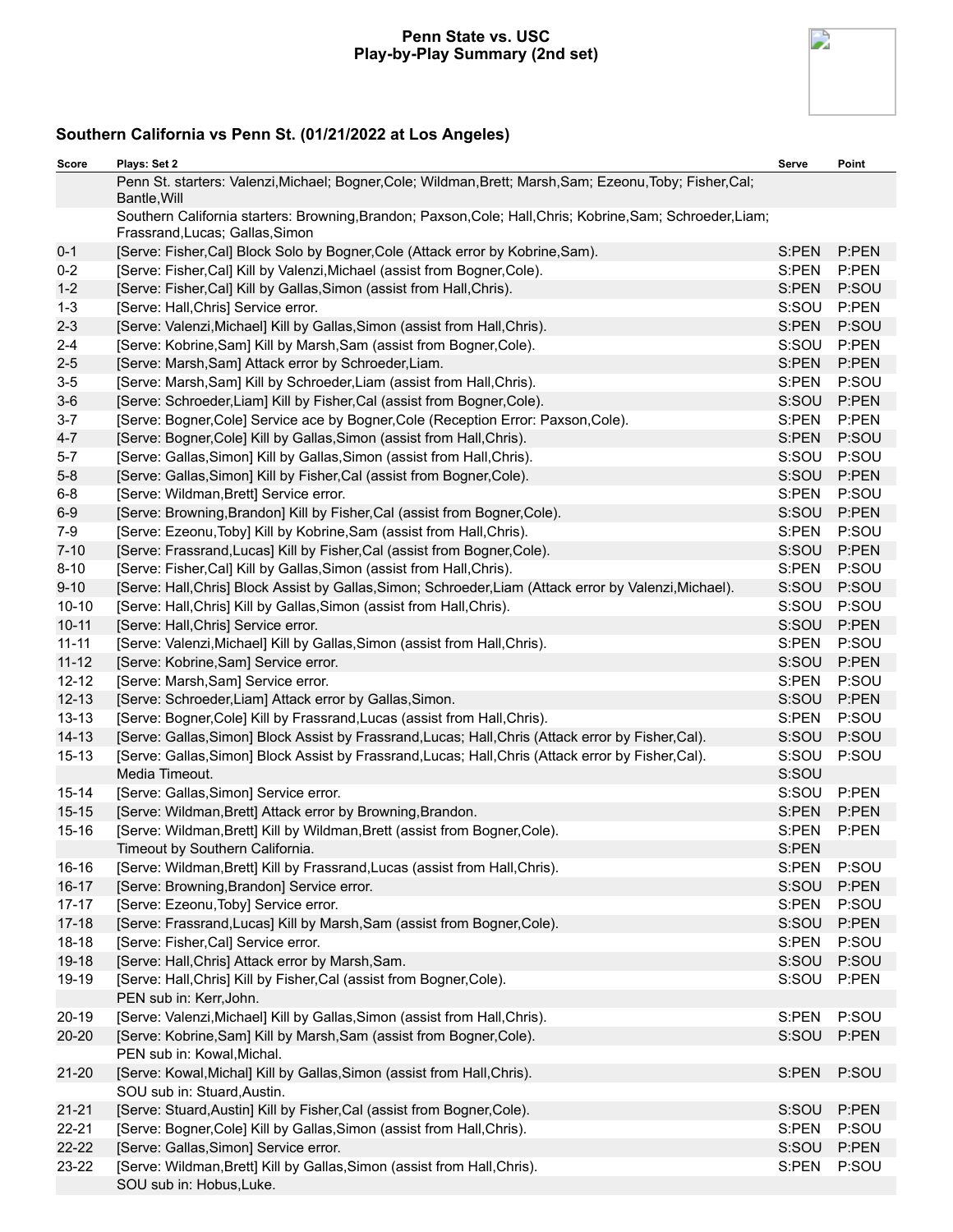| Score     | Plays: Set 2                                                                                                 | Serve    | Point |
|-----------|--------------------------------------------------------------------------------------------------------------|----------|-------|
| $23 - 23$ | [Serve: Browning, Brandon] Kill by Fisher, Cal (assist from Bogner, Cole).                                   | S:SOU    | P:PFN |
|           | PEN sub in: Hartke.Gabe.                                                                                     |          |       |
| 24-23     | [Serve: Hartke, Gabe] (assist from Hall, Chris) Bad set by Bogner, Cole. -- SET POINT.                       | $S$ ·PFN | P:SOU |
| $25 - 23$ | [Serve: Frassrand, Lucas] Kill by Gallas, Simon (assist from Hall, Chris). -- SET SOUTHERN CALIFORNIA. S:SOU |          | P:SOU |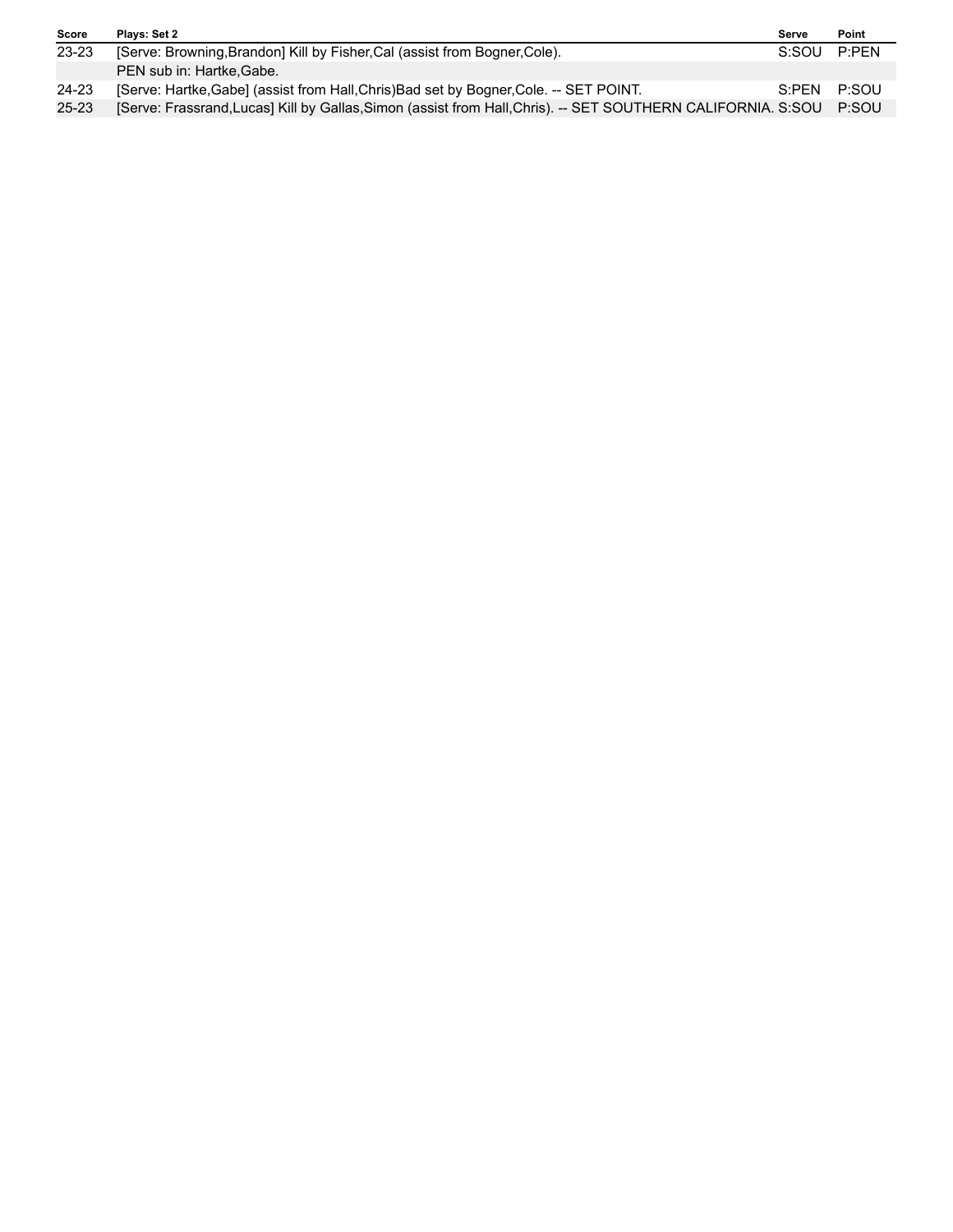#### **Penn State vs. USC Play-by-Play Summary (3rd set)**



| Score     | Plays: Set 3                                                                                                                                  | Serve | Point |
|-----------|-----------------------------------------------------------------------------------------------------------------------------------------------|-------|-------|
|           | Penn St. starters: Valenzi, Michael; Bogner, Cole; Wildman, Brett; Marsh, Sam; Ezeonu, Toby; Fisher, Cal;<br>Bantle, Will                     |       |       |
|           | Southern California starters: Browning, Brandon; Paxson, Cole; Hall, Chris; Kobrine, Sam; Schroeder, Liam;<br>Frassrand, Lucas; Gallas, Simon |       |       |
| $1-0$     | [Serve: Frassrand, Lucas] Kill by Schroeder, Liam (assist from Frassrand, Lucas).                                                             | S:SOU | P:SOU |
| $1 - 1$   | [Serve: Frassrand, Lucas] Kill by Marsh, Sam (assist from Bogner, Cole).                                                                      | S:SOU | P:PEN |
| $1 - 2$   | [Serve: Fisher,Cal] Block Assist by Bogner,Cole; Marsh,Sam (Attack error by Kobrine,Sam).                                                     | S:PEN | P:PEN |
| $1 - 3$   | [Serve: Fisher,Cal] Kill by Valenzi, Michael (assist from Bogner, Cole) - Block error by Hall, Chris.                                         | S:PEN | P:PEN |
| $2 - 3$   | [Serve: Fisher, Cal] Kill by Hall, Chris (assist from Kobrine, Sam).                                                                          | S:PEN | P:SOU |
| $2 - 4$   | [Serve: Hall, Chris] Kill by Wildman, Brett (assist from Bogner, Cole).                                                                       | S:SOU | P:PEN |
| $2 - 5$   | [Serve: Valenzi, Michael] Kill by Wildman, Brett (assist from Bogner, Cole).                                                                  | S:PEN | P:PEN |
| $3-5$     | [Serve: Valenzi, Michael] Kill by Gallas, Simon (assist from Hall, Chris).                                                                    | S:PEN | P:SOU |
| $3-6$     | [Serve: Kobrine, Sam] Service error.                                                                                                          | S:SOU | P:PEN |
| $4 - 6$   | [Serve: Marsh, Sam] Kill by Schroeder, Liam (assist from Hall, Chris).                                                                        | S:PEN | P:SOU |
| $5-6$     | [Serve: Schroeder, Liam] Service ace by Schroeder, Liam (Reception Error: Wildman, Brett).                                                    | S:SOU | P:SOU |
| $5 - 7$   | [Serve: Schroeder, Liam] Service error.                                                                                                       | S:SOU | P:PEN |
| $6 - 7$   | [Serve: Bogner, Cole] Kill by Frassrand, Lucas (assist from Hall, Chris).                                                                     | S:PEN | P:SOU |
| $6-8$     | [Serve: Gallas, Simon] Service error.                                                                                                         | S:SOU | P:PEN |
| $7 - 8$   | [Serve: Wildman, Brett] Service error.                                                                                                        | S:PEN | P:SOU |
| $7-9$     | [Serve: Browning, Brandon] Kill by Valenzi, Michael (assist from Bogner, Cole).                                                               | S:SOU | P:PEN |
| $8-9$     | [Serve: Ezeonu, Toby] Kill by Gallas, Simon (assist from Hall, Chris).                                                                        | S:PEN | P:SOU |
| $9-9$     | [Serve: Frassrand, Lucas] Service ace by Frassrand, Lucas (Reception Error: Valenzi, Michael).                                                | S:SOU | P:SOU |
|           | PEN sub in: Kowal, Michal.                                                                                                                    |       |       |
| $10-9$    | [Serve: Frassrand, Lucas] Kill by Kobrine, Sam (assist from Hall, Chris).                                                                     | S:SOU | P:SOU |
| $10 - 10$ | [Serve: Frassrand, Lucas] Service error.                                                                                                      | S:SOU | P:PEN |
| $10 - 11$ | [Serve: Fisher, Cal] Service ace by Fisher, Cal (Reception Error: Browning, Brandon).                                                         | S:PEN | P:PEN |
| $11 - 11$ | [Serve: Fisher, Cal] Service error.                                                                                                           | S:PEN | P:SOU |
| $11 - 12$ | [Serve: Hall, Chris] Kill by Fisher, Cal (assist from Bogner, Cole).                                                                          | S:SOU | P:PEN |
| $11 - 13$ | [Serve: Kowal, Michal] Kill by Wildman, Brett (assist from Bogner, Cole).                                                                     | S:PEN | P:PEN |
| $11 - 14$ | [Serve: Kowal, Michal] Attack error by Schroeder, Liam.                                                                                       | S:PEN | P:PEN |
| $11 - 15$ | [Serve: Kowal, Michal] Service ace by Kowal, Michal (Reception Error: Paxson, Cole).                                                          | S:PEN | P:PEN |
|           | Media Timeout.                                                                                                                                | S:PEN |       |
| $12 - 15$ | [Serve: Kowal, Michal] Kill by Gallas, Simon (assist from Hall, Chris).                                                                       | S:PEN | P:SOU |
| $13 - 15$ | [Serve: Kobrine, Sam] Service ace by Kobrine, Sam (Reception Error: Kowal, Michal).                                                           | S:SOU | P:SOU |
| 13-16     | [Serve: Kobrine, Sam] Service error.                                                                                                          | S:SOU | P:PEN |
|           | SOU sub in: Flood, Adam.                                                                                                                      |       |       |
| $14 - 16$ | [Serve: Marsh, Sam] Service error.                                                                                                            | S:PEN | P:SOU |
| $15 - 16$ | [Serve: Schroeder, Liam] Service ace by Schroeder, Liam (Reception Error: Wildman, Brett).                                                    | S:SOU | P:SOU |
| $15 - 17$ | [Serve: Schroeder, Liam] Kill by Ezeonu, Toby (assist from Bogner, Cole).                                                                     | S:SOU | P:PEN |
| $16 - 17$ | [Serve: Bogner, Cole] Kill by Browning, Brandon (assist from Paxson, Cole).                                                                   | S:PEN | P:SOU |
| $16 - 18$ | [Serve: Gallas, Simon] Kill by Ezeonu, Toby (assist from Bogner, Cole).                                                                       | S:SOU | P:PEN |
| $17 - 18$ | [Serve: Wildman, Brett] Kill by Browning, Brandon (assist from Hall, Chris).                                                                  | S:PEN | P:SOU |
| $17-19$   | [Serve: Browning, Brandon] Kill by Fisher, Cal (assist from Bantle, Will).<br>PEN sub in: Hartke, Gabe.                                       | S:SOU | P:PEN |
| 18-19     | [Serve: Hartke, Gabe] Kill by Gallas, Simon (assist from Hall, Chris).<br>SOU sub in: Paulson, Kyle.                                          | S:PEN | P:SOU |
| 18-20     | [Serve: Frassrand, Lucas] Kill by Fisher, Cal (assist from Bogner, Cole).                                                                     | S:SOU | P:PEN |
| 19-20     | [Serve: Fisher, Cal] Kill by Gallas, Simon (assist from Hall, Chris).                                                                         | S:PEN | P:SOU |
| 19-21     | [Serve: Hall, Chris] Kill by Fisher, Cal (assist from Bogner, Cole).                                                                          | S:SOU | P:PEN |
| 19-22     | [Serve: Kowal, Michal] Service ace by Kowal, Michal (Reception Error: Browning, Brandon).                                                     | S:PEN | P:PEN |
| $20 - 22$ | [Serve: Kowal, Michal] Kill by Gallas, Simon (assist from Flood, Adam).                                                                       | S:PEN | P:SOU |
| 20-23     | [Serve: Flood, Adam] Kill by Marsh, Sam (assist from Bogner, Cole).                                                                           | S:SOU | P:PEN |
| 21-23     | [Serve: Marsh, Sam] Service error.                                                                                                            | S:PEN | P:SOU |
|           | SOU sub in: Stuard, Austin.                                                                                                                   |       |       |
| 22-23     | [Serve: Stuard, Austin] Attack error by Ezeonu, Toby.                                                                                         | S:SOU | P:SOU |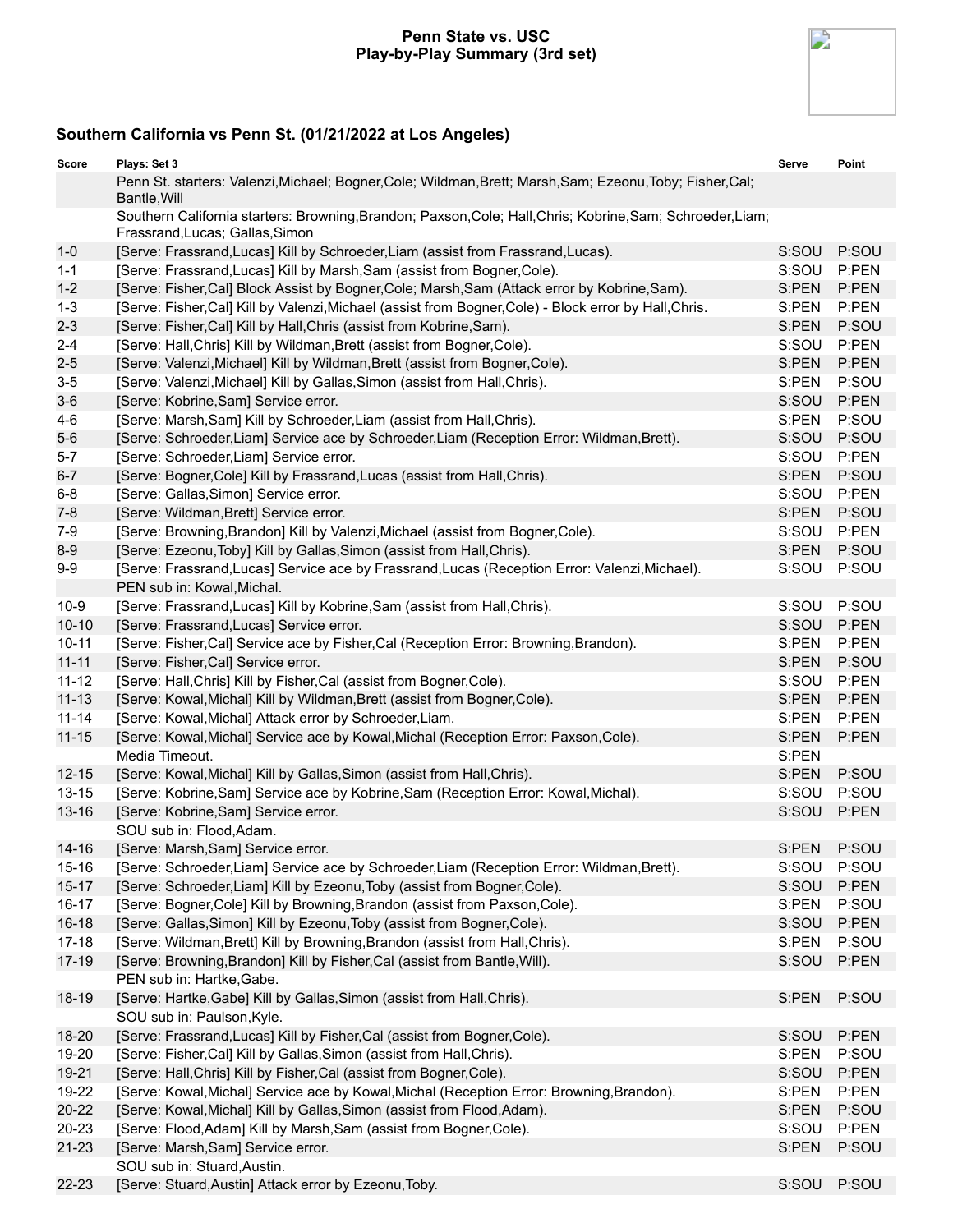| Score     | Plays: Set 3                                                                           | Serve       | Point |
|-----------|----------------------------------------------------------------------------------------|-------------|-------|
|           | Timeout by Penn St                                                                     | S:SOU       |       |
| $22 - 24$ | [Serve: Stuard, Austin] Kill by Fisher, Cal (assist from Bogner, Cole). -- SET POINT.  | S:SOU P:PEN |       |
|           | Timeout by Southern California.                                                        | S:SOU       |       |
| 23-24     | [Serve: Bogner, Cole] Kill by Gallas, Simon (assist from Paxson, Cole). -- SET POINT.  | S:PEN P:SOU |       |
|           | Timeout by Penn St                                                                     | S:PFN       |       |
| $23 - 25$ | [Serve: Gallas, Simon] Kill by Fisher, Cal (assist from Kowal, Michal). -- SET PENN ST | S:SOU P:PEN |       |